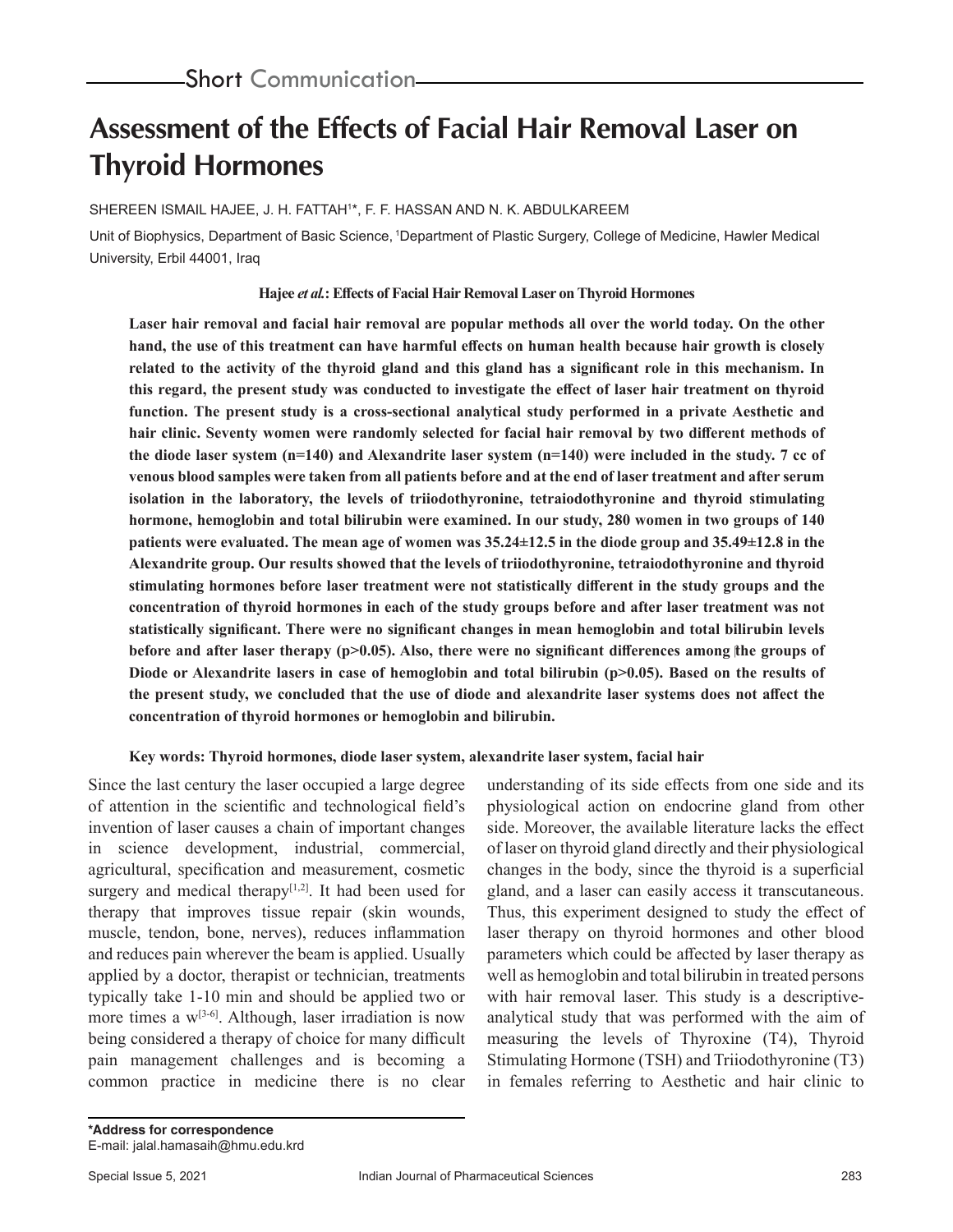remove facial hair. The statistical population includes 280 females who referred to the aesthetic and hair clinic to remove facial hair. The sampling method of this study was stratified random. Inclusion criteria included: the presence of unwanted facial hair, Fitzpatrick skin types from 2-4 and adult patients from 21 y to 60 y and complete consent to participate in the study. Exclusion criteria: history of thyroid disease (hyperthyroidism or hypothyroidism, goiter, cancer, autoimmune diseases, skin disease, heart disease, kidney, liver, lung and other systemic diseases (endocrine and non-endocrine), pregnancy, history of radiation, use of drugs affecting thyroid function (amiodarone, contrast agent, anticonvulsant, dopamine and agonists dopamine and dobutamine, steroids, growth hormone and interleukin. A total of 70 females were studied in this study. In order to check and sample the serum, according to the guide that was presented to the females from the previous week, the subjects were given a full explanation about the method of implementing the plan so that they could participate in this plan if they were satisfied. Participants signed written consent forms with full knowledge of the study before being used for the study. And if they did not want to cooperate, they withdrew from the study. In the present study, two laser hair removal systems were used. The facial hair laser was performed under the supervision of a plastic surgeon and in full compliance with the laser protocol. The facial hair laser procedure was performed in 6 w periods in each group and patients whose laser area under the chin was exposed to laser radiation were examined. The high penetration rate of the diode laser with a wavelength of 808 nm and also the amount of melanin absorption at this wavelength, makes this laser one of the most suitable choices for removing excess hair<sup>[7]</sup>. During laser treatments, proper cooling systems play an effective role in lowering the temperature of the epidermis and increase the speed of healing while reducing the risk of heart damage. The diode laser uses the contact cooling system in the handpiece to allow the skin to cool to sub-zero temperatures during treatment, thus allowing higher laser powers to be applied without burns and pain. The long-pulse alexandrite laser (PhotoGenica LPIR 755 nm; Cynosure Inc, Chelmsford, MA) is based on the principle of thermokinetic selection and targets the melanin in the hair follicle. In this way, the epidermis can be cooled while the melanin in the hair follicles is heated. Cohesive Medicine (Santa Clara, California) and Palomar (Lexington, MA) have introduced LightSheer, an 800-nanometer diode laser with a pulse of up to 30 ms<sup>[8]</sup>. This technology minimizes the size of the laser by replacing the laser tube with solid state diode circuits. The alexandrite laser is a type of body hair laser that emits a high-energy beam of light from inside an alexandrite crystal. When the laser passes through the alexandrite crystal, it produces a beam of light with a wavelength of 755 nm. The color of the laser light is red. The Alex laser can be set to Q-switch mode, which produces an energetic beam of light with short pulses. This feature of laser hair removal causes the removal of excess hair. The laser wavelength used in this system is 755 nm, which is located in the red, infrared part of the light spectrum. This laser wavelength is similar to a ruby laser, which is mainly absorbed by melanin and hair follicles (instead of the surrounding tissues)<sup>[9]</sup>. In this study, two stages of blood sampling were performed, which was first reported to individuals. After filling in the personal information questionnaire and examination by an endocrinologist, before starting the laser treatment, a 7 cc serum sample was taken from each person to perform T4, TSH and T3 tests. The samples were transferred to the laboratory while maintaining a cold cycle. Information about the variables in this study included thyroid function tests performed by venous blood tests using an autoanalyzer. Information on T4, TSH and T3 concentrations was recorded and stored before the start of the 6 w treatment period. At the end of the 6th w, 7 cc of venous blood was taken from all participants for the second time after the end of the laser treatment period in each group and its serum was transferred to the laboratory and analysed by maintaining a cold cycle. Flow cytometry was used to evaluate subgroups of white blood cells in this study. This system is able to detect a small amount of white blood cells based on their cell markers in different samples and determine their percentage. As mentioned, blood samples were isolated from blood bags before and after filtration to determine the subgroups of white blood cells by flow cytometry and transferred to flow cytometry. To determine the percentage of different subgroups of white blood cells using flow cytometry. In general, the steps described below were performed for samples before and after filtration. After numbering the tubes, 5 μl of the corresponding monoclonal antibodies were added to each tube of the sample before filtration and then 100 μl of the test sample was added to each tube. In the case of samples after filtration, due to the fact that the number of white blood cells in the samples after filtration shows a sharp decrease, for a more accurate assessment of their number, 5 μl of monoclonal antibody and 200 μl of sample was added to each of the tubes and thus the volume of blood samples after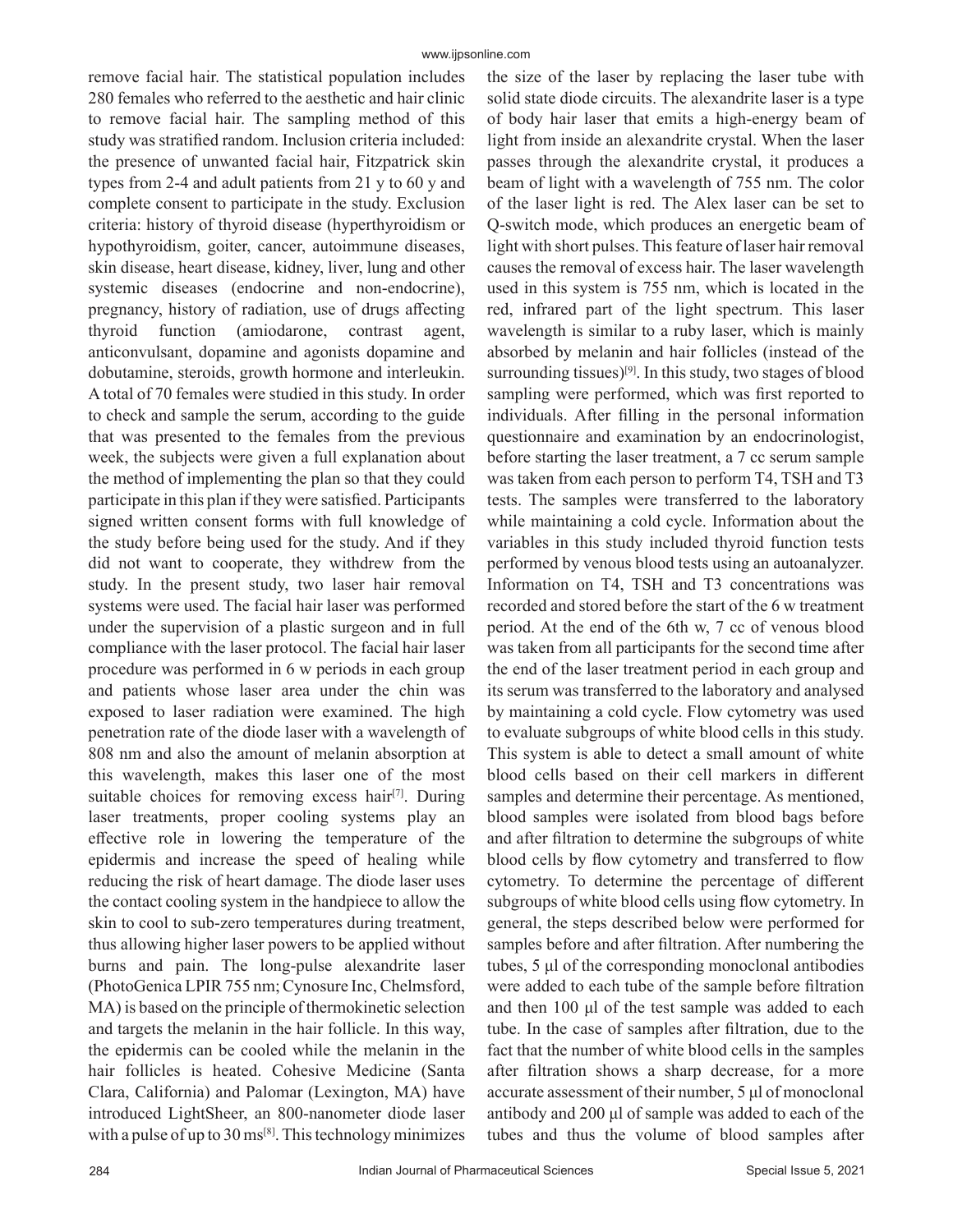filtration in each test tube was twice the volume of samples before filtration. The tubes were mixed well and placed at 4° for 30 min. After incubation, the tubes were removed at the desired temperature and then using a Q-prep device for pre-filtered samples, 560 μl of formic acid solution for lysis of red blood cells and 260 μl of Phosphate Buffer Solution (PBS). To neutralize the long-term effect of the lysis solution, 100 μl of 1 % paraformaldehyde solution was added to the tubes to fix the cells and mixed well by vortex. For the samples after filtration (filtered), the volume of added solutions included 1120 μl of formic acid solution, 520 μl of PBS and 200 μl of paraformaldehyde solution respectively. At this stage, the samples were ready for analysis by flow cytometry. The flow cytometer used was the Partec Platelet Additive Solution III (PAS III) model (made in Germany), which is available in the flow cytometry department of the Blood Transfusion Organization. In addition to determining the cell percentage, this device is also able to count absolute white blood cells so that the volume is 0. Analyze 0.5 ml of the prepared suspension and calculate the number of cells conjugated to fluorescence in this volume and finally present it in the form of Count per ml. After testing the samples with this device, cell fluorescent events were determined. Bilirubin levels were assessed by spectrophotometry in the laboratory. In Jaffe method, creatinine reacts with alkaline medium in the body to form a yellow-orange complex. In the formed color complex, the amount of light absorption is measured at a wavelength of 510 nm. The Berthelot method is based on the urease reaction and the ammonium assay using phenol and hypochlorite. The blue endophenol product will be the measuring frame and the amount of light absorption will be measured at 560 nm. For measuring T4, TSH, T3 from (Roche Diagnostics GmbH, Mannheim, Germany). The normal range for T3 defined for this kit is 0.6-2.1 mIU/l and for T4 and TSH it was 4.7-12.5 mIU/l and 0.32-5.2 mIU/l respectively. Total bilirubin and hemoglobin were also assessed by laboratory. Analysis of Variance (ANOVA) statistical test for normal data and nonparametric Man-u withney and Kurskal wallis tests were used to compare continuous quantitative variables. Chi square test was used to compare discrete data between different groups. A significance level of less than 0.05 was considered statistically significant. SPSS software version 23 was used for statistical analysis. In the present study, out of 280 participants, 140 were in the Diode laser receiving group and 140 were in the Alexandrite laser receiving group. The mean age of participants in the group receiving diode was 35.24±12.5

and in the group receiving alexandrite laser was 35.49±12.8 and no statistically significant difference was observed in terms of mean age in the study groups  $(p>0.05)$ . At the beginning of the study, we examined the levels of thyroid hormones in the study groups. As expected, all subjects were normal in terms of thyroid hormone levels and no patients in the study had thyroid disorders. There was no statistically significant difference between thyroid hormone levels in the study groups before the intervention  $(p>0.05)$ . The results of our study on the level of thyroid hormones after laser facial hair in the study groups can be seen in Table 1. After laser treatment, no significant change in serum levels of any thyroid hormones was observed  $(p>0.05)$ (Table 2). Finally, we examined the changes in thyroid hormones in the study groups separately to understand how each laser hair removal system individually affects thyroid hormones. Our results in this regard did not show a statistically significant difference. In other words, the levels of none of the thyroid hormones in the group receiving diode laser and the group receiving laser before and after the intervention did not show any statistically significant difference (p>0.05) (Table 1). The results of the study of blood cell count as well as the level of Blood Urea Nitrogen (BUN) and creatinine of the patients can be seen in Table 1. Our results There was no statistically significant difference between white blood cells, red blood cells, BUN and creatinine levels in the pre and post laser study groups  $(p>0.05)$ . In other words, the level of white and red blood cells before and after the study did not change in the study groups, also BUN and creatinine in the studied patients did not change much after the laser. There was no statistically significant difference between white blood cells, red blood cells, BUN and creatinine levels in the before and after intervention in study groups  $(p>0.05)$ . In other words, the level of white and red blood cells before and after the study did not change in the study groupa and BUN and creatinine did not show much change in the patients after the laser treatment. In the continuation of the study, we examined the percentage of white blood cells of lymphocytes, monocytes, heterophils, eosinophils and basophils. Our results in this regard did not show any statistically significant difference between the study groups and also before and after the study  $(p>0.05)$ . As shown in fig. 1 there were no significant changes in mean hemoglobin and total bilirubin levels before and after laser therapy  $(p>0.05)$ . Also, there were no significant differences among the groups of Diode or Alexandrite lasers (p>0.05). In the present study, we for the first time investigated the effect of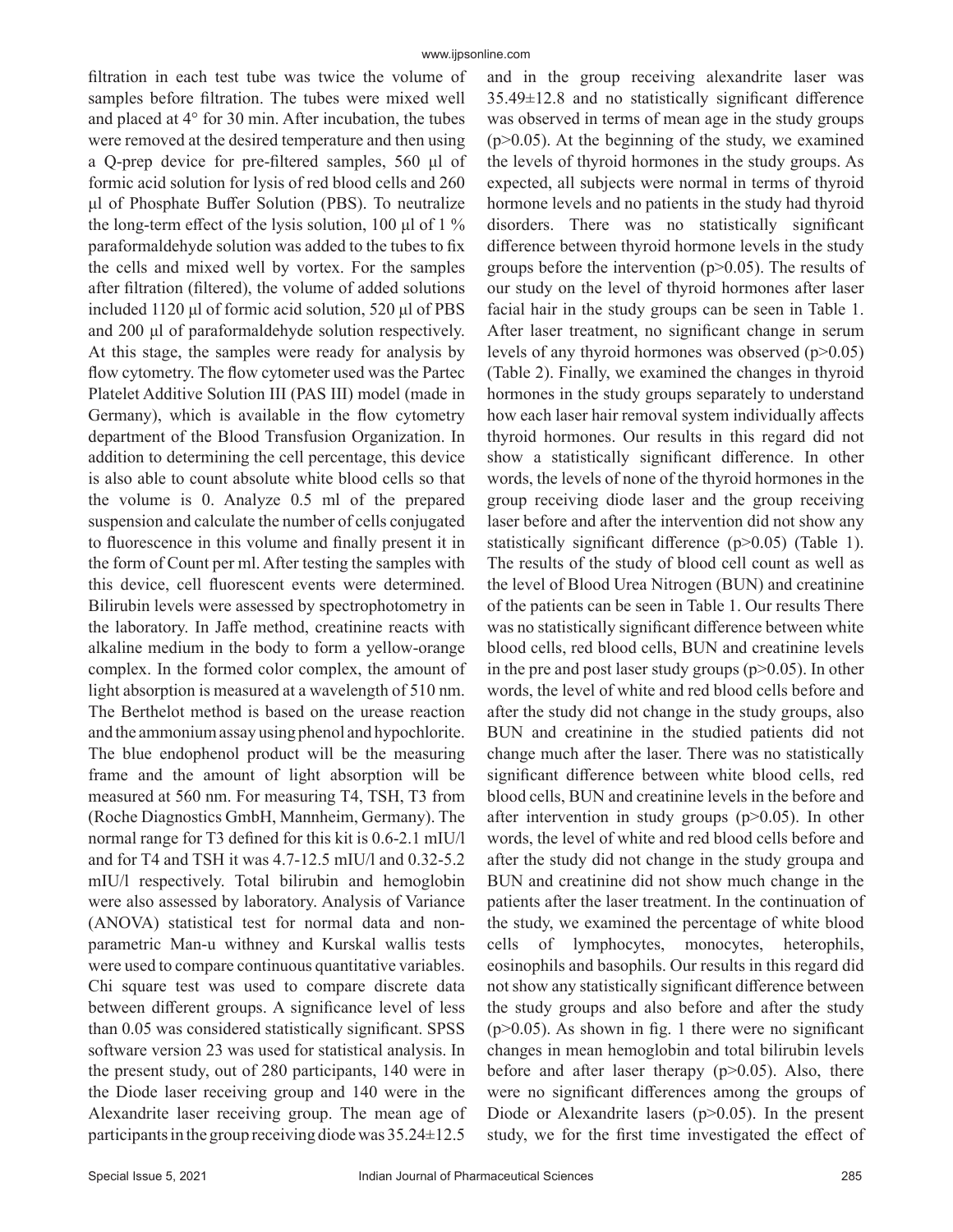laser therapy for facial hair removal on thyroid hormone concentration and thyroid function in women. The results of the study did not show any significant relationship between the use of laser and thyroid hormones T3, TSH and T4. To date, studies have been conducted to investigate the relationship between thyroid hormone levels and the effect of the concentration of this hormone on the efficiency of laser treatment to remove excess hair but no study has been conducted to investigate the effect of laser use on thyroid hormone levels[10,11]. Laser hair removal, as the most common method of hair removal in the world, is facing many questions today that examine the safety and health of this method and the extent of its harms and risks. A number of these questions are asked by people with thyroid disorders and concerns about the effects of laser hair removal on the condition of their thyroid gland and the likelihood of their medical condition deteriorating. The results of the study reliably answered the questions related to safety and the extent of damage and side effects of this method. In our study, it was found that the use of laser therapy to remove facial hair has no effect on the concentration of T4, T3 and TSH hormones. It should be noted that the laser hair removal process only targets hair follicles and hair pigments and does not even deal with skin tissue<sup>[12]</sup>. This means that laser hair removal is one of the most accurate and targeted methods of hair removal, the destructive function of which is done only for the purpose of destroying hair strands and provided the accuracy and skill in performing the laser hair removal method will not even damage the skin tissue<sup>[13]</sup>. Due to this point, we find that the laser beam in the laser hair removal method does not have the power to penetrate even the tissues under the skin and the penetration of the laser beam into tissues from deep in the body, such as the thyroid gland, is practically impossible $[14]$ . The results of the study showed that the use of diode and alexandrite laser systems to remove facial hair in women are safe methods in terms of affecting thyroid function, because these laser systems have no effect on the concentration of thyroid hormones T3, T4 and TSH.

**TABLE 1: EVALUATION OF WHITE BLOOD CELLS, RED BLOOD CELLS, BUN AND CREATININE LEVELS BEFORE AND AFTER THE INTERVENTION IN EACH GROUP (MEAN±STANDARD DEVIATION)**

|                    | Total            |                  | Diode group                                                                                                 |                 | Alexandrite group |                        |       |          |
|--------------------|------------------|------------------|-------------------------------------------------------------------------------------------------------------|-----------------|-------------------|------------------------|-------|----------|
|                    | <b>Before</b>    | After            | <b>Before</b>                                                                                               | After           | <b>Before</b>     | After                  | $p^*$ | $p^{**}$ |
| WBC (103/µl)       | $5/72 + 2/50$    | $5/71 + 2/38$    | $5/65+2/34$                                                                                                 | $5/72 + 2/39$   | $5/78 + 2/65$     | $5/69 + 2/36$          | 0/633 | 0/638    |
| RBC (106/µl)       | $5/25+2/09$      | $5/30+2/11$      | $5/1 \pm 1/96$                                                                                              | $5/4 \pm 1/88$  | $5/4 \pm 2/21$    | $5/2 + 2/34$           | 0/895 | 0/712    |
| Hb(g/dl)           | $10/12 \pm 1/85$ | $10/55 \pm 1/7$  | $10+1/9$                                                                                                    | $10/23 \pm 1/8$ | $10/5 \pm 1/9$    | $10/6 \pm 1/6$         | 0/365 | 0/245    |
| HTC $(\%)$         | $33/01 \pm 3/40$ | $33/54 \pm 3/75$ | $32/2+3/1$                                                                                                  | $32/94 \pm 3/6$ | $33/81 \pm 3/7$   | $34/14 \pm 3/9$        | 0/354 | 0/412    |
| Lymphocytes (%)    |                  |                  | $40/64 \pm 20/38$ $40/27 \pm 20/47$ $39/65 \pm 19/32$ $38/75 \pm 19/29$ $41/62 \pm 21/43$ $41/79 \pm 21/65$ |                 |                   |                        | 0/471 | 0/391    |
| Monocytes (%)      | $0/84\pm1/16$    | $0/85+1/24$      | $0/85+1/31$                                                                                                 | $0/86+1/29$     | $0/83+1/01$       | 0/84 <sub>±</sub> 1/19 | 0/301 | 0/223    |
| Heterophils (%)    |                  |                  | $61/78+22/35$ $62/02+21/94$ $61/44+22/32$ $61/89+21/95$ $62/12+22/37$                                       |                 |                   | $62/14 + 21/92$        | 0/741 | 0/127    |
| Eosinophils (%)    | $0/29 + 0/66$    | $0/29 + 0/68$    | $0/23+0/61$                                                                                                 | $0/22+0/62$     | $0/35+0/71$       | $0/36 \pm 0/74$        | 0/854 | 0/695    |
| Basophils (%)      | $0/60+0/68$      | $0/62+0/69$      | $0/58+0/62$                                                                                                 | $0/6+0/67$      | $0/61 \pm 0/74$   | $0/63+0/71$            | 0/314 | 0/097    |
| $BUN$ (mg/dl)      | $12/95 \pm 8/92$ | $13/14+8/97$     | $12/65+8/42$                                                                                                | $12/72 + 8/55$  | $13/24 + 9/42$    | $13/55+9/39$           | 0/855 | 0/142    |
| Creatinine (mg/dl) | $0/50+0/20$      | $0/52 \pm 0/23$  | $0/49+0/21$                                                                                                 | $0/50+0/26$     | $0/51+0/19$       | $0/54\pm0/20$          | 0/629 | 0/541    |

Note: \*Comparison results before and after laser in each group, \*\*Results of comparison before and after in the study groups in totally

## **TABLE 2: EVALUATION OF TSH, T3 AND T4 LEVELS BEFORE AND AFTER THE INTERVENTION IN EACH GROUP**

|               | Diode group     |                 |       | Alexandrite group |                 |       |
|---------------|-----------------|-----------------|-------|-------------------|-----------------|-------|
|               | <b>Before</b>   | After           | D     | <b>Before</b>     | After           | D     |
| TSH $(m U/l)$ | $2.03 \pm 1.68$ | $1.89 \pm 2.37$ | 0.625 | $1.79 + 2.7$      | $2.07 \pm 1.87$ | 0.755 |
| $T3$ (mIU/l)  | $1.33 \pm 0.34$ | $1.35 \pm 0.36$ | 0.529 | $1.38 + 0.39$     | $1.39 \pm 0.37$ | 0.581 |
| $T4$ (mIU/l)  | $7.96 \pm 1.19$ | $7.93 \pm 1.20$ | 0.567 | $7.99 \pm 1.20$   | $8.0 + 1.21$    | 0.623 |